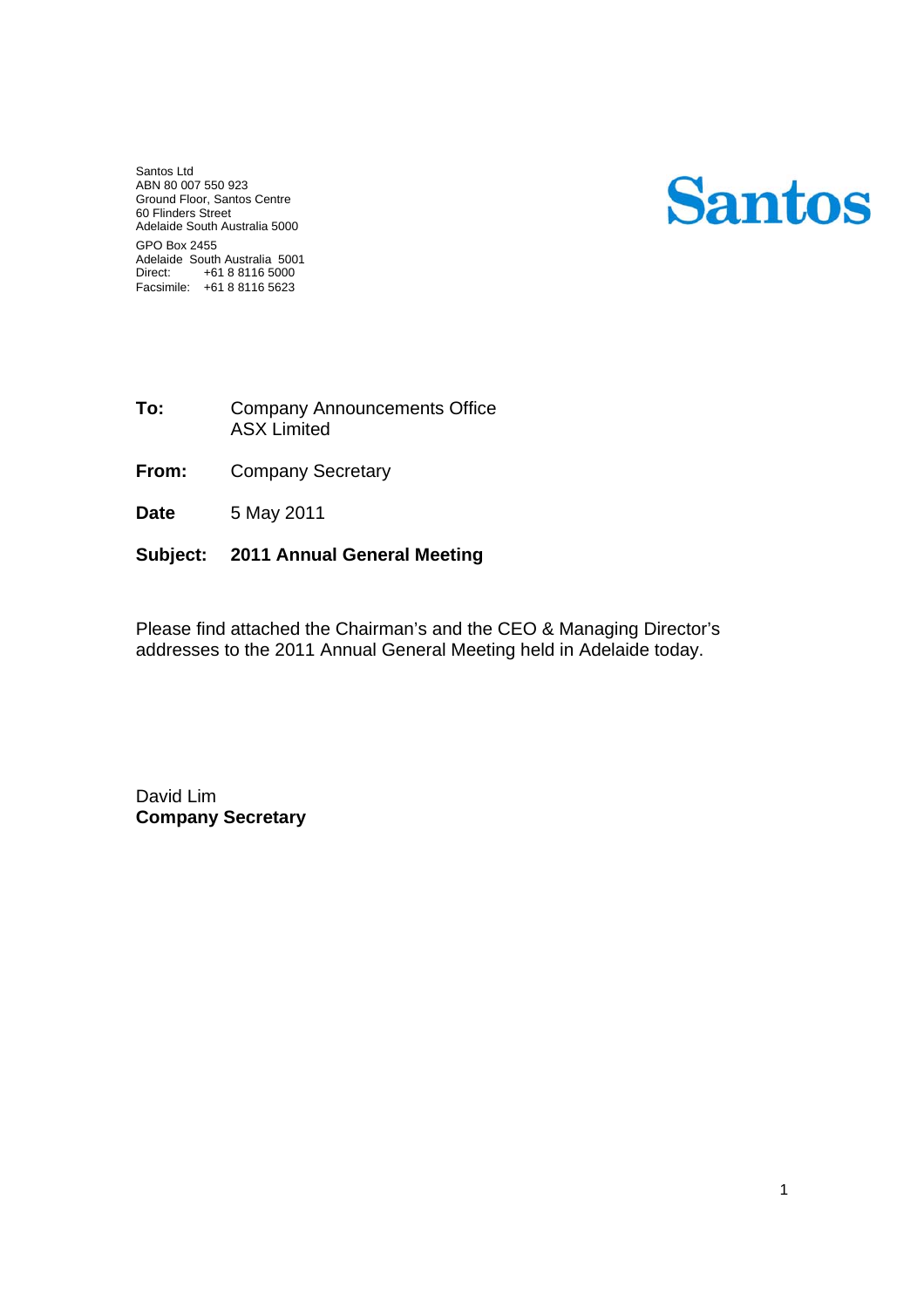## **ANNUAL GENERAL MEETING OF SANTOS LIMITED**

### **CHAIRMAN'S ADDRESS**

### **AND**

# **CEO & MANAGING DIRECTOR'S ADDRESS**

**5 MAY 2011**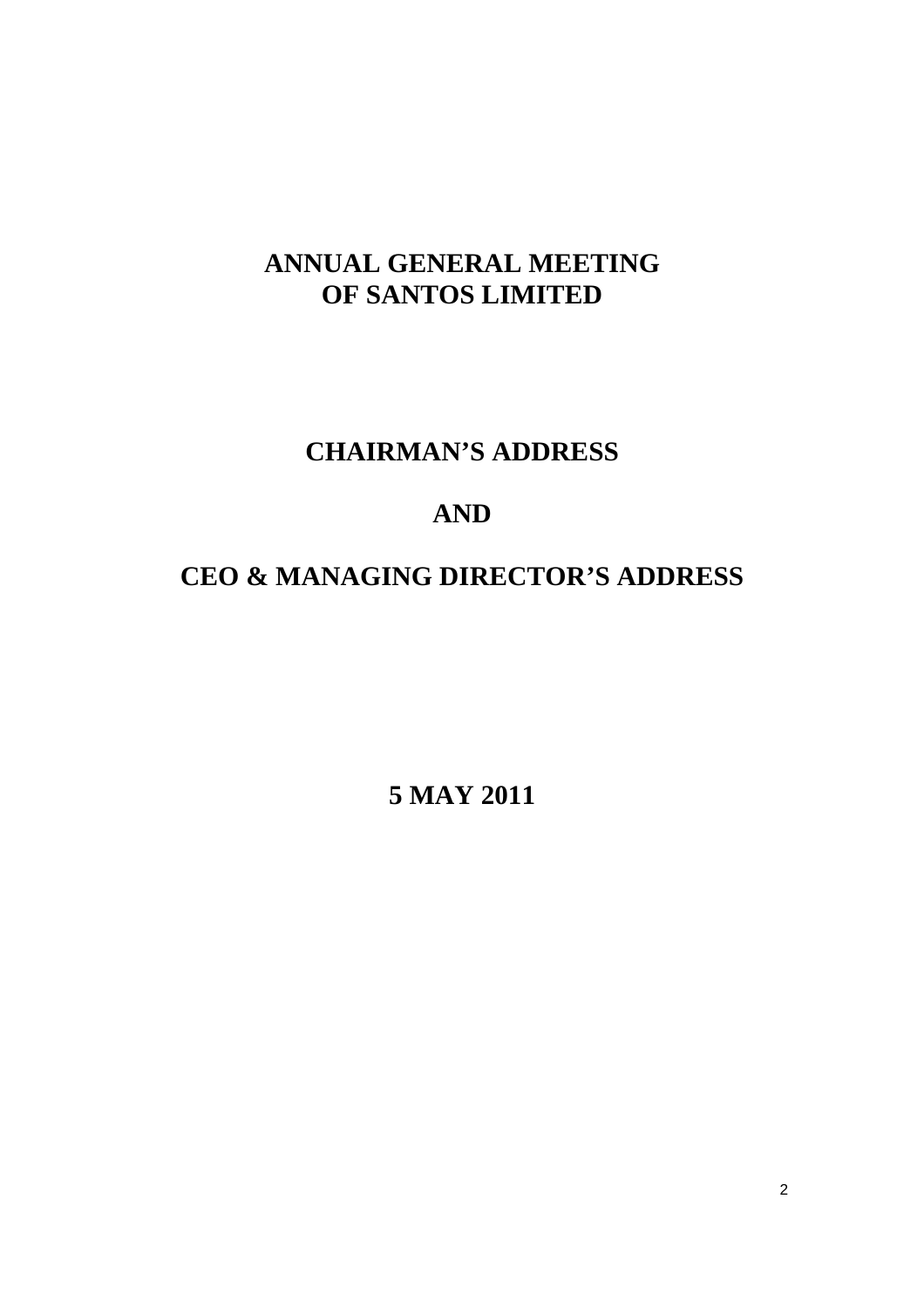#### **Address by Peter Coates AO, Chairman**

Good morning ladies and gentlemen.

I am your Chairman, Peter Coates and I am pleased to welcome you to this Annual General Meeting of Santos Limited.

I would also like to inform you that today's meeting will be recorded and made available as a live webcast.

Santos made great progress in delivering its growth strategy during 2010.

This progress culminated in the final investment decision on the Gladstone LNG project in January. This project will develop coal seam gas resources for export as liquefied natural gas from the port of Gladstone in Queensland.

Santos is already Australia's largest domestic gas producer and the approval of the Gladstone LNG project confirms our position as a major energy supplier to the growing economies of Asia.

Whilst our LNG strategy remains a key focus, we have not forgotten the importance of our base business which performed well during 2010 with excellent project delivery and good cost control. This, together with growth in reserves and a strong balance sheet, places Santos in a great position for the future.

However, we did face some challenges during the year. As you would be aware, there was significant rainfall in the Cooper Basin throughout 2010. Early in the year, the region experienced its worst flooding in 30 years. Rainfall and floods continue to affect our operations in central Australia today.

I would like to take this opportunity to recognise our employees and contractors who worked hard to overcome these challenges and also to thank our Queensland employees who rallied to support their local communities during flooding at the beginning of 2010 and again this year.

Santos is in a strong financial position. The company delivered higher profit in 2010 and has a sound balance sheet to fund growth.

Let's look at our 2010 performance.

Production of just under 50 million barrels of oil equivalent was 8% lower than the previous year mainly due to the floods which reduced Cooper Basin production by three million barrels. Strong gas production in Western Australia and Indonesia helped to offset the lower Cooper production.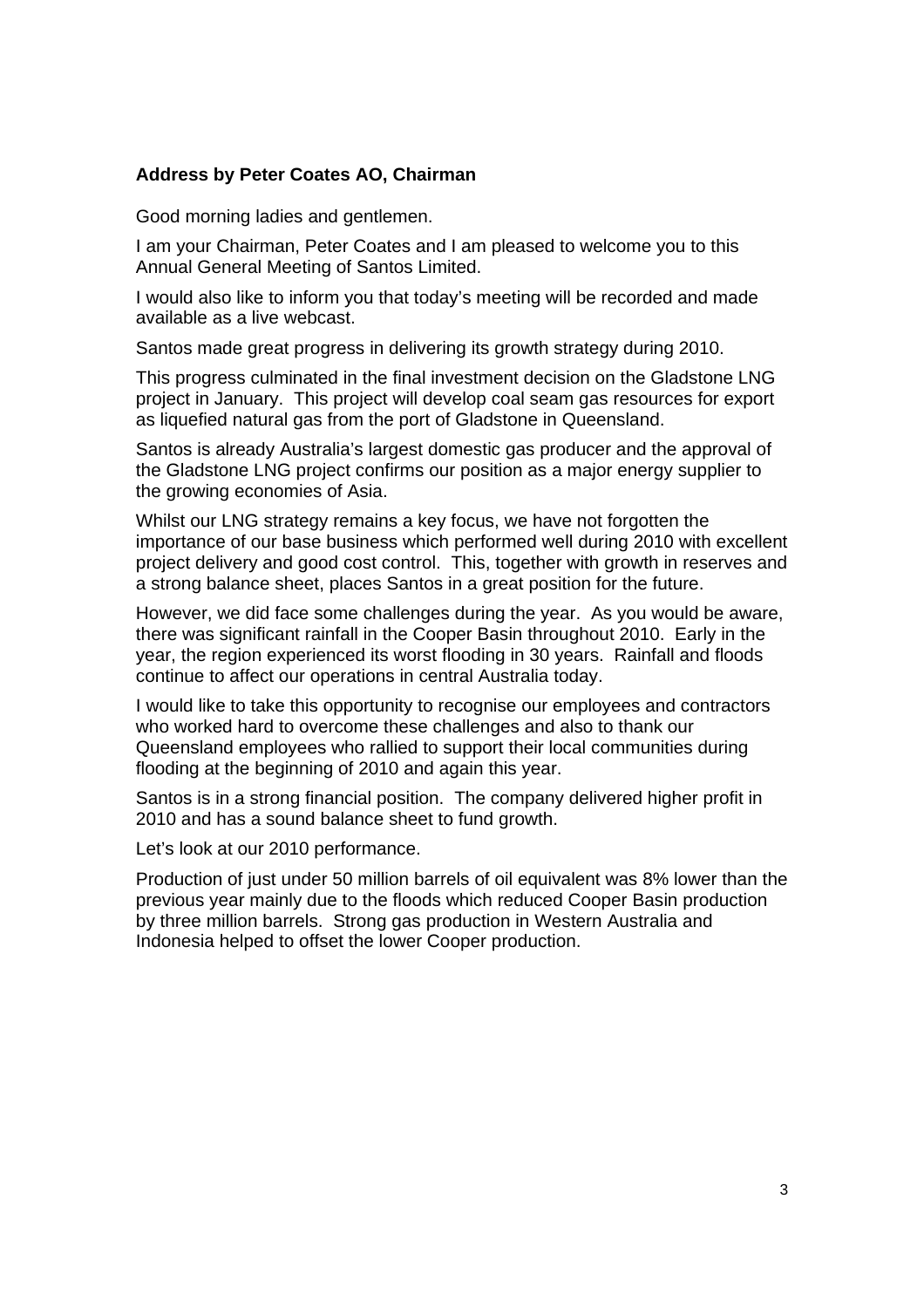

Despite lower production, we were able to maintain sales revenue at \$2.2 billion. We achieved this through a combination of improved product prices and our ability to withdraw gas from storage to meet customer contracts. At Moomba, we have Australia's largest underground gas storage facility, giving Santos a significant competitive advantage.



Net profit after tax of \$500 million was a 15% improvement on 2009. I remind you that our 2008 profit shown on the chart was boosted by the gain on sale of a 40% interest in the GLNG project to PETRONAS.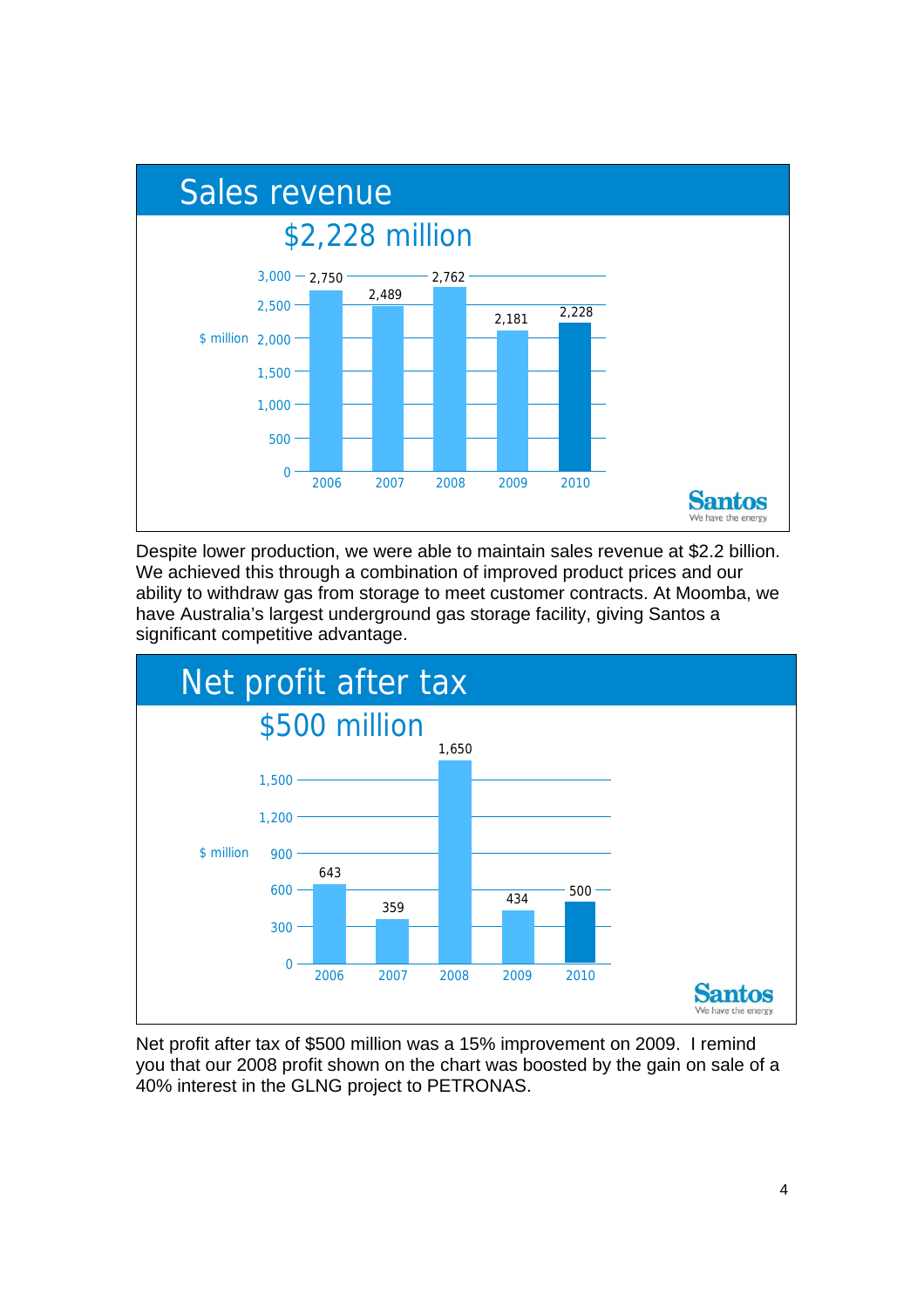2010 reported net profit includes the gain on sale of a 15% interest in the GLNG project to Total. This gain was offset by some asset impairments. Excluding these one-off items, underlying net profit was up a strong 46% due to higher prices and good cost control.

Overall, the performance in 2010 was strong. David will speak to you in more detail about our performance shortly.

I would now like to talk about our LNG growth strategy.

The growing demand for natural gas in Asia is driven by the region's need for secure, safe and reliable energy – and a desire to reduce the carbon intensity of power generation.

Analysts Wood Mackenzie forecast total Asia-Pacific LNG demand will more than double to 237 million tonnes by 2025. They forecast that in meeting about a quarter of this demand, Australia has the potential to become the world's largest LNG producer.

The expanding demand for LNG provides a great opportunity for Australia and companies, such as Santos, to meet this demand.

We have significant involvement in four LNG projects: one in production at Darwin, two more in construction in Queensland and Papua New Guinea, and a fourth floating LNG project just beginning its early engineering studies.

The portfolio has the potential to deliver a 20 million barrel increase in our production by the end of 2015. Once these projects come on line, Santos will have 70% of total sales linked to the oil price, which is up from about 30% today.

This outlook is not without its challenges.

Greater use of natural gas in the global energy economy is one of the lowest cost ways to reduce greenhouse gas emissions. Measures which restrain the use of natural gas either domestically or as LNG will result in the world paying much more for emission reductions than is necessary.

When used to generate electricity, natural gas produces less than half the carbon emissions associated with coal-fired power. As a fuel source that is both abundant and available today to provide baseload power, natural gas serves as the perfect partner to support growth in renewable energy.

Australian climate change policies must not compromise the international competitiveness of its exports – particularly when those exports can help reduce Asia's carbon emissions.

The global LNG market is highly competitive. At a time when demand for natural gas appears set to increase after the catastrophic events in Japan, a carbon tax that does not recognise Australia's international trade exposure would put our LNG projects at a competitive disadvantage.

It is critical that any policy to put a price on carbon recognises the need to maintain the international competitiveness of Australia's trade exposed industries such as LNG.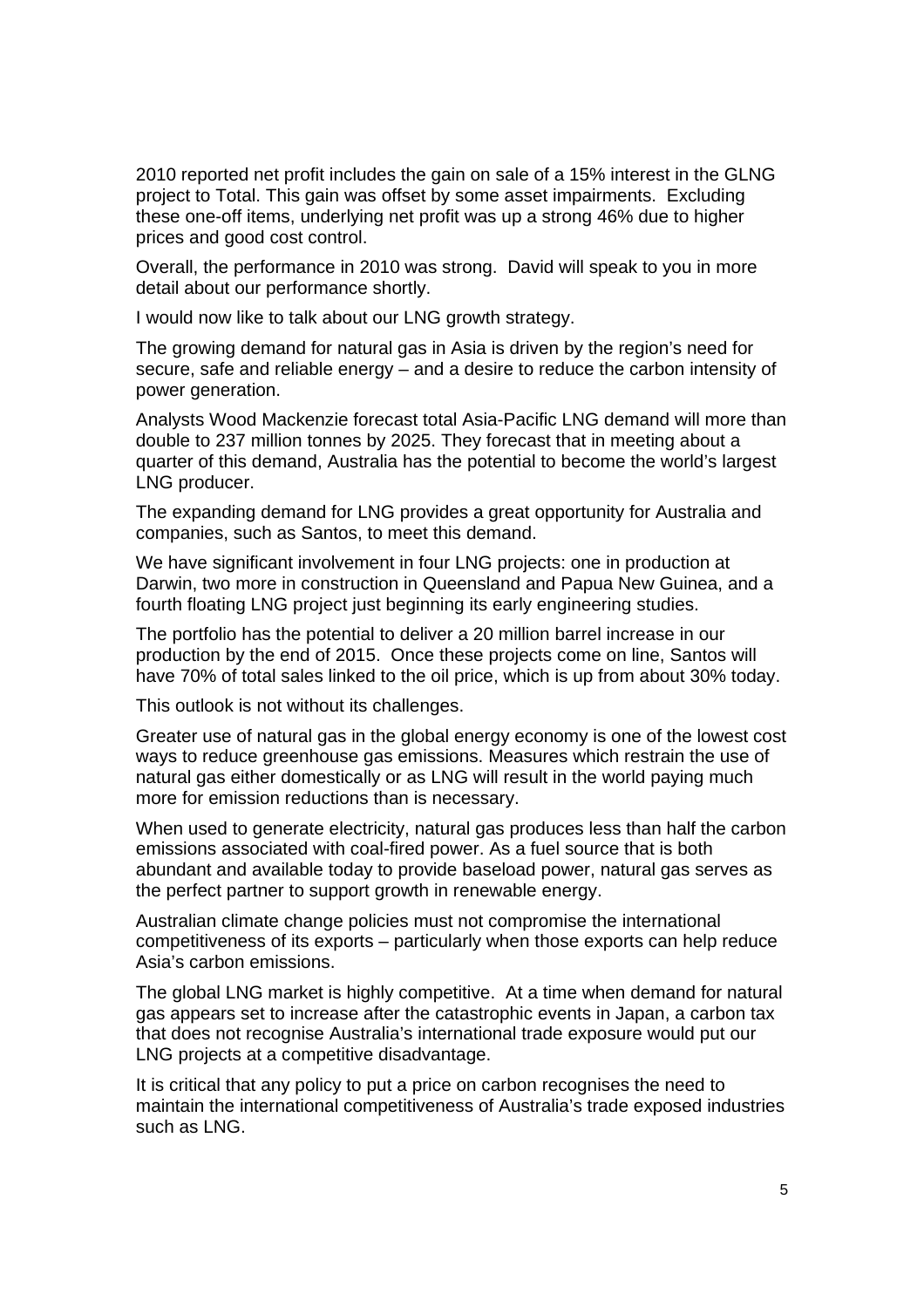Another challenge is access to necessary labour and skills.

Australia faces enormous demand for skilled labour that comes with the sheer number of big resource projects underway and planned.

Whilst there are many hurdles to overcome before a project makes it from the drawing board to production, labour is a critical factor.

Meeting this labour challenge requires companies and the Government to work together. Companies must invest in training our future workforce and the Government must put in place policies which support this training and, at the same time, provide easy access to offshore skilled labour. The appropriate policy settings will ensure that the Australian economy continues to grow for the benefit of all Australians.

I look forward to seeing the Government's plans when the Federal Budget is brought down next Tuesday.



Santos is at the forefront of the growth in natural gas production from coal seam reservoirs in Queensland and New South Wales. We began coal seam gas exploration in Queensland 15 years ago. More recently, we have gained exploration interests in the Gunnedah Basin.

We acknowledge that there is some community concern about the potential impacts of coal seam gas exploration and production. Whilst we believe that a lot of this community concern is based on misinformation and a lack of understanding of the processes involved, we also recognise that we are guests in the community and for our long term success, we must respect the rights and views of these communities and it is our job to respond in a positive and constructive manner.

To this end, company representatives hold regular community meetings to provide information about our operations and to receive community feedback on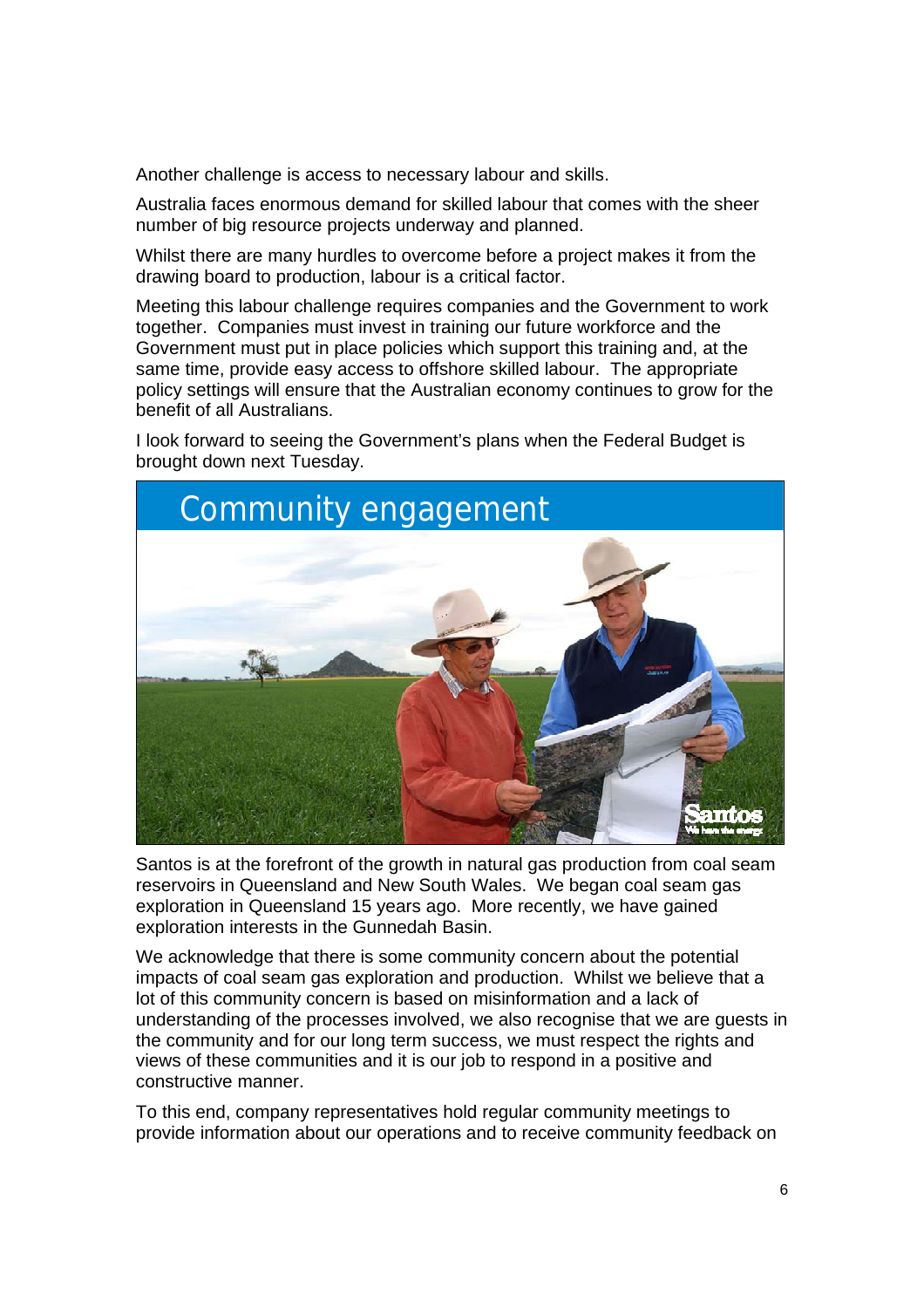our performance. At the same time, we also are working with state and local governments, landholders and the broader community to identify and address issues that might impact these stakeholders and the environment.

Shareholders can be assured that your company will make a positive contribution to the communities in which it operates.

Santos successfully executed a comprehensive funding strategy in 2010.

This funding strategy culminated in a \$500 million equity raising in December. The equity raising was conducted by way of a placement of shares to institutional shareholders at a very small discount.

A number of shareholders have asked why the placement was not made available to all shareholders.

The Board's duty is to act in the best interests of all shareholders and, in this case, raising the \$500 million quickly and with minimum risk, which allowed a fully funded final commitment to the Gladstone LNG project. This was in the best interests of all shareholders.



Since the final investment decision, the share price has risen 14% compared to a 1% rise in the broader market. This is clearly in the interests of all shareholders.

As this chart confirms, whilst financial markets have shown higher than normal volatility, your Santos shares have strongly outperformed the benchmark ASX200 index over the past three years.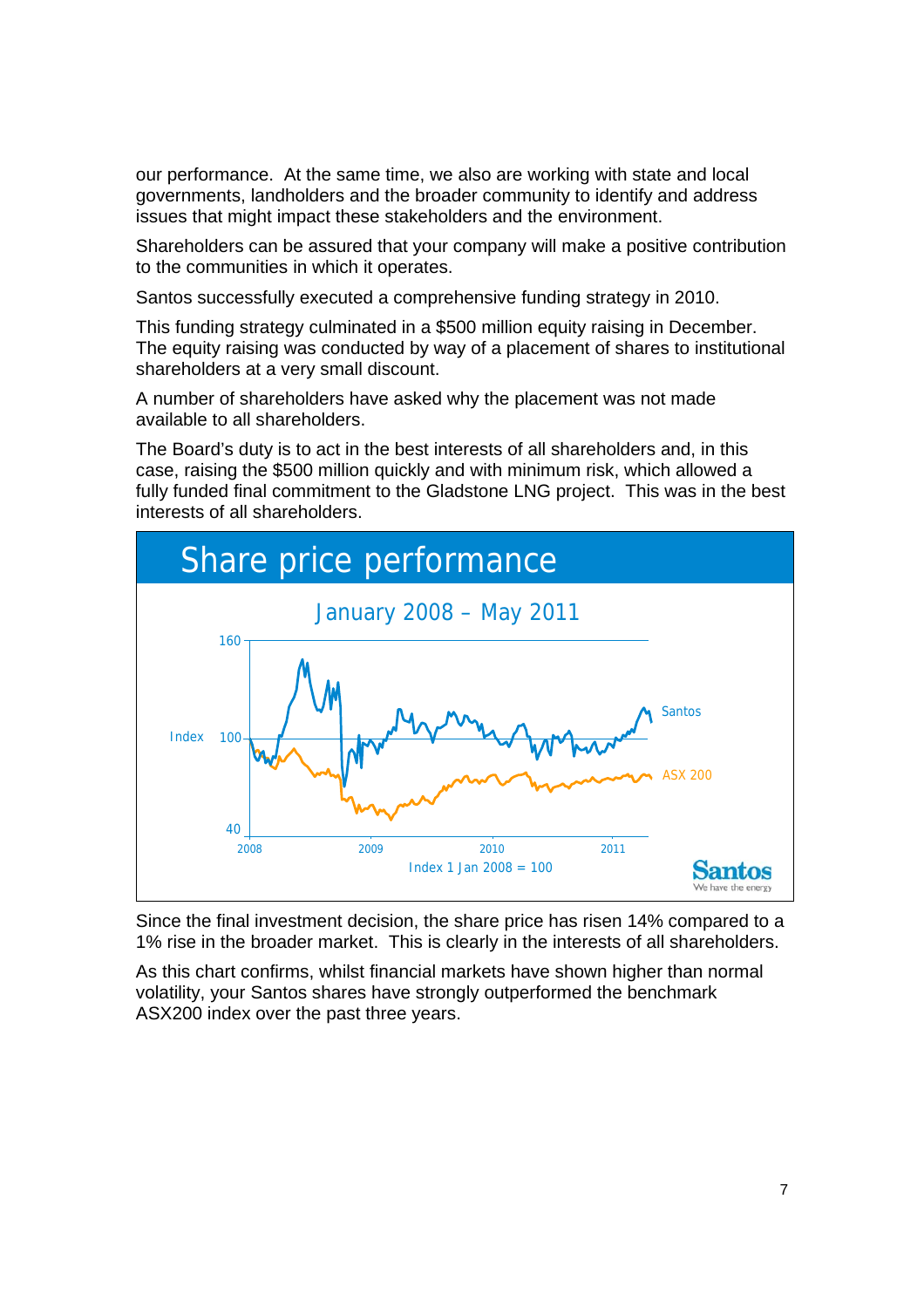

Another key element which the Board considers in determining the right funding strategy is the level of dividends.

Given the significant commitment to funding our key LNG growth projects over the next few years, the Board took the decision in February to reduce the dividend.

We did this to strike an appropriate balance between funding growth and continuing to pay a meaningful dividend to shareholders.

In line with this policy, the dividend for the year ending December 2011 is expected to be 30 cents per share fully franked. All things being equal, the Board anticipates that the reduced dividend will remain during our capital intensive growth phase between now and 2015. Following that, the Board will look to increase the dividend as soon as is appropriate.

I remind shareholders that Santos continues to offer a dividend reinvestment plan and this year we introduced a 2.5% discount on DRP shares.

Before I hand over to our CEO, David Knox to address the operational aspects of our performance, I would like to acknowledge the hard work and dedication of all Santos employees.

I would also like to thank my fellow directors for their support and guidance.

And finally, on behalf of the Board, I would like to thank shareholders for their support and stress that we, your Board, are fully focussed on actively growing shareholder value.

I will now ask David to address the meeting.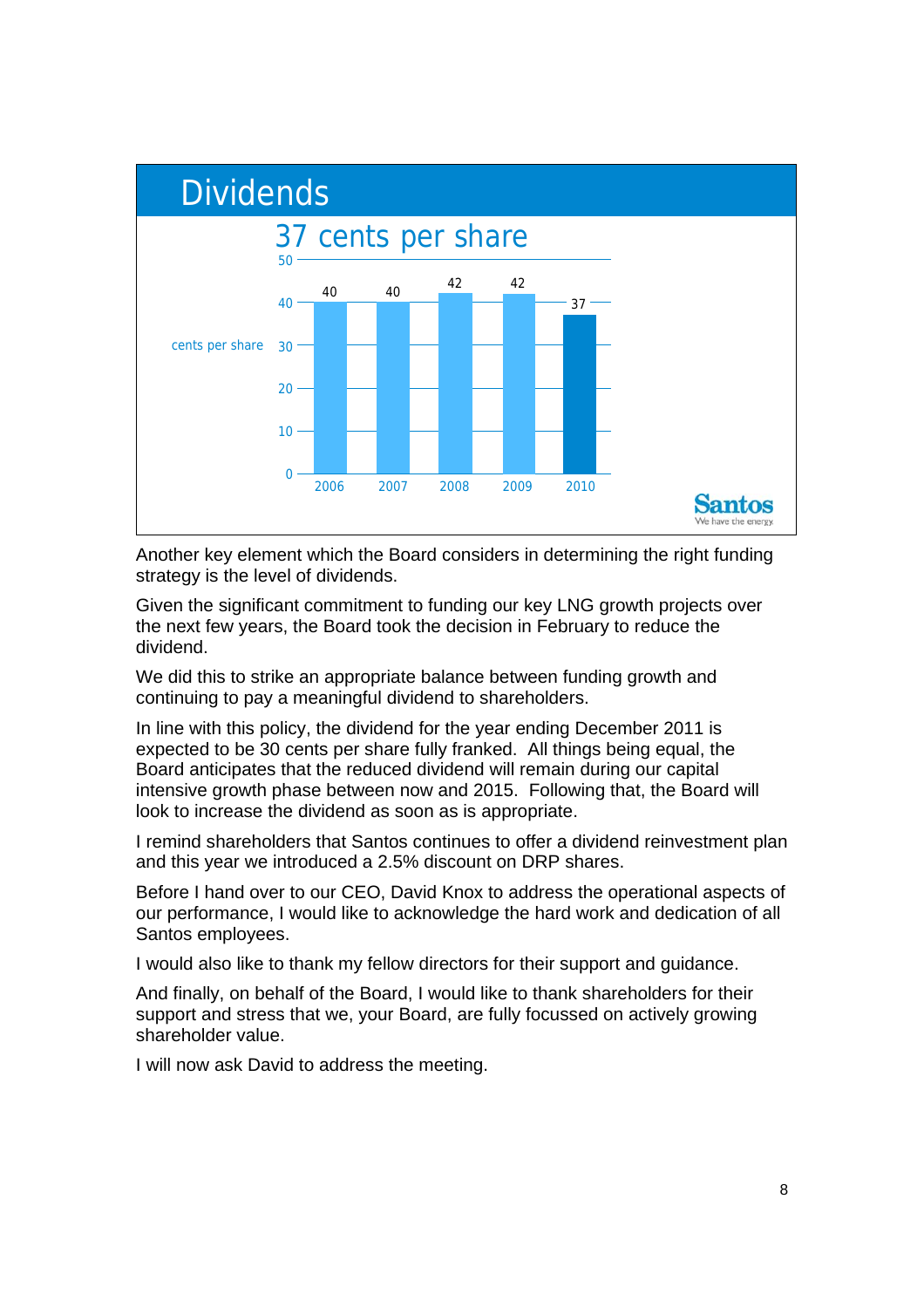#### **Address by David Knox, CEO & Managing Director**

Thank you Peter, and to all of you good morning.

Peter has outlined our vision and our strategy. As he highlighted, 2010 was a very significant year in the delivery of our strategic objectives.

I want to begin by talking to you about what we are doing, operationally, to deliver on those objectives.

First, we start with safety.

Great companies are safe companies. Operating safely means we are well on the way to operating efficiently.

I have now worked in the industry for almost 30 years and have come to fully understand the importance of safety, both to our own employees and contractors, but also for the communities in which we operate. As Santos expands our onshore operations, the community interaction becomes increasingly important.

Our vision is that we all go home from work without injury or illness. This is a constant reminder of the responsibility that all employees and contractors share to look after our work mates and the communities with which we interact.



In 2010, Santos achieved its best ever safety record. We finished the year with a total recordable case frequency rate of 3.3 injuries per million hours worked. This equates to a 50% reduction in our injury rate since 2008. Santos' injury rate remains well below the Australian industry average of 5.2 recordable injuries per million hours worked.

Despite this good progress, our journey to a safer workplace is not complete. All at Santos were deeply saddened when a contractor employee was killed in a road accident in the Cooper Basin last year.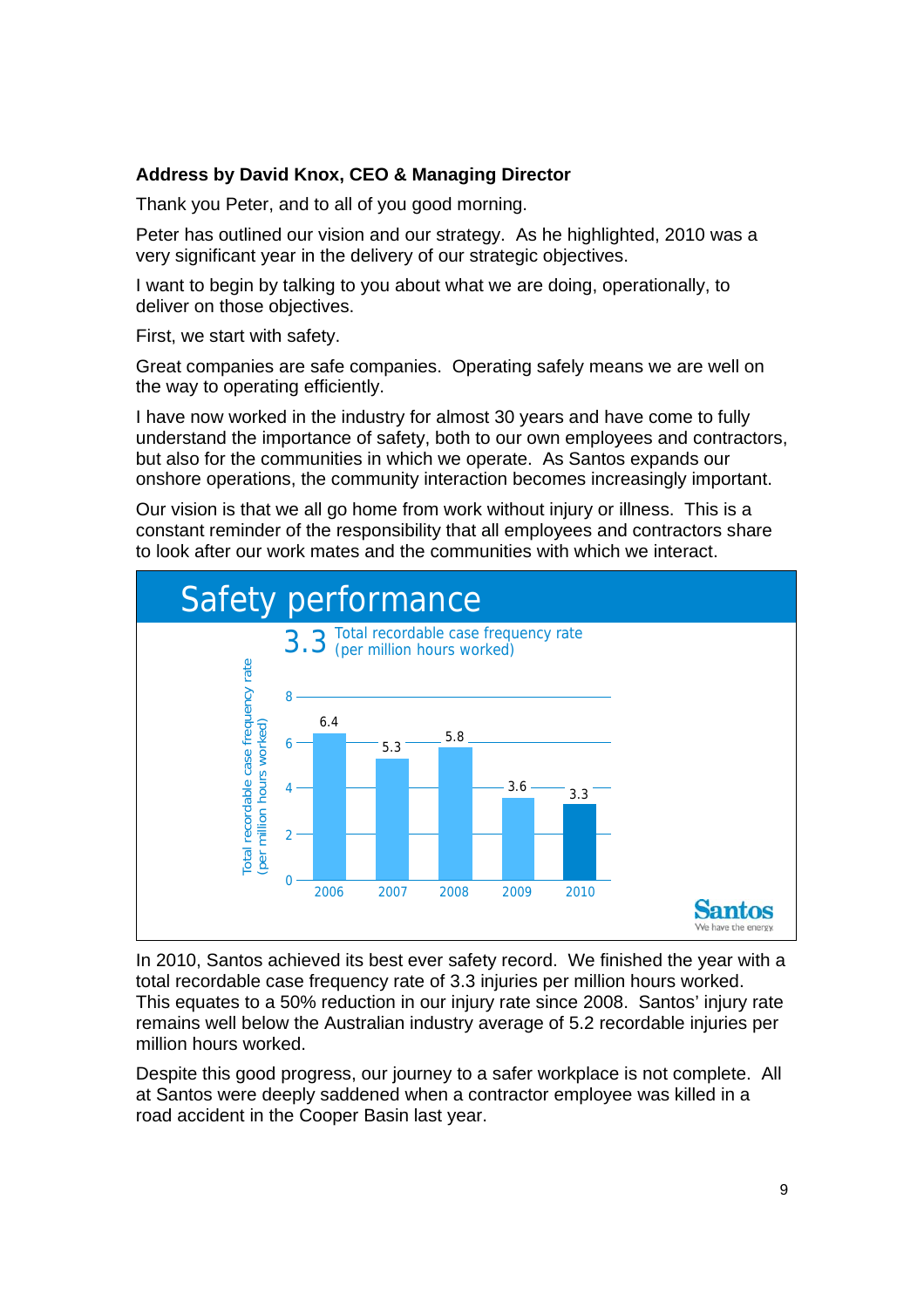While the safety of personnel is critically important, the second key aspect is keeping the liquids and gasses in the pipes. This is commonly referred to as process safety.

This focuses on establishing systems, standards and behaviours that will minimise the risk of high consequence incidents such as fire and explosion. Such incidents have the potential to harm people and the environment, and clearly could also impact supply continuity and therefore revenue and earnings for shareholders.

Audits undertaken indicate a continued strong commitment to process safety at all levels in the organisation. We must maintain our vigilance and continuously challenge ourselves to demonstrate that our kit and practices are both safe and reliable.

Turning to the environment and climate change.

With the ever-increasing demand for energy and the need to reduce global greenhouse emissions, it is more important than ever to manage our energy resources effectively. Santos believes that natural gas has a key role to play in meeting the challenges ahead.

Australia's abundant reserves of natural gas provide a lower carbon alternative to coal, and have the capacity to generate substantial employment and investment opportunities.

The potential of Australia's natural gas extends well beyond domestic energy security. Australia's LNG projects are supplying the growing economies of Asia with low carbon energy to drive their industry and their economic development.

We support action on climate change, however the introduction of any carbon pricing policy must be well designed and provide permits to trade exposed industries such as LNG.

Climate change policy must not compromise the competitiveness of Australia's exports.

While we await a resolution on the public policy matters, Santos is taking positive action to lower the carbon intensity of its operations. Through our energy efficiency program we have implemented a range of projects that will save approximately 250,000 tonnes per annum of  $CO<sub>2</sub>$ .

We will continue to identify potential energy savings.

Santos seeks to build transparent, lasting and mutually beneficial relationships with the communities in which it operates. While we have legal title to the hydrocarbon which lies deep underground, we are guests in the community. For long-term success we need to respect the rights and views of the communities in which we operate.

I would now like to show a short film on some aspects of our community engagement in the area around Roma, the centre of our coal seam gas operations in Queensland.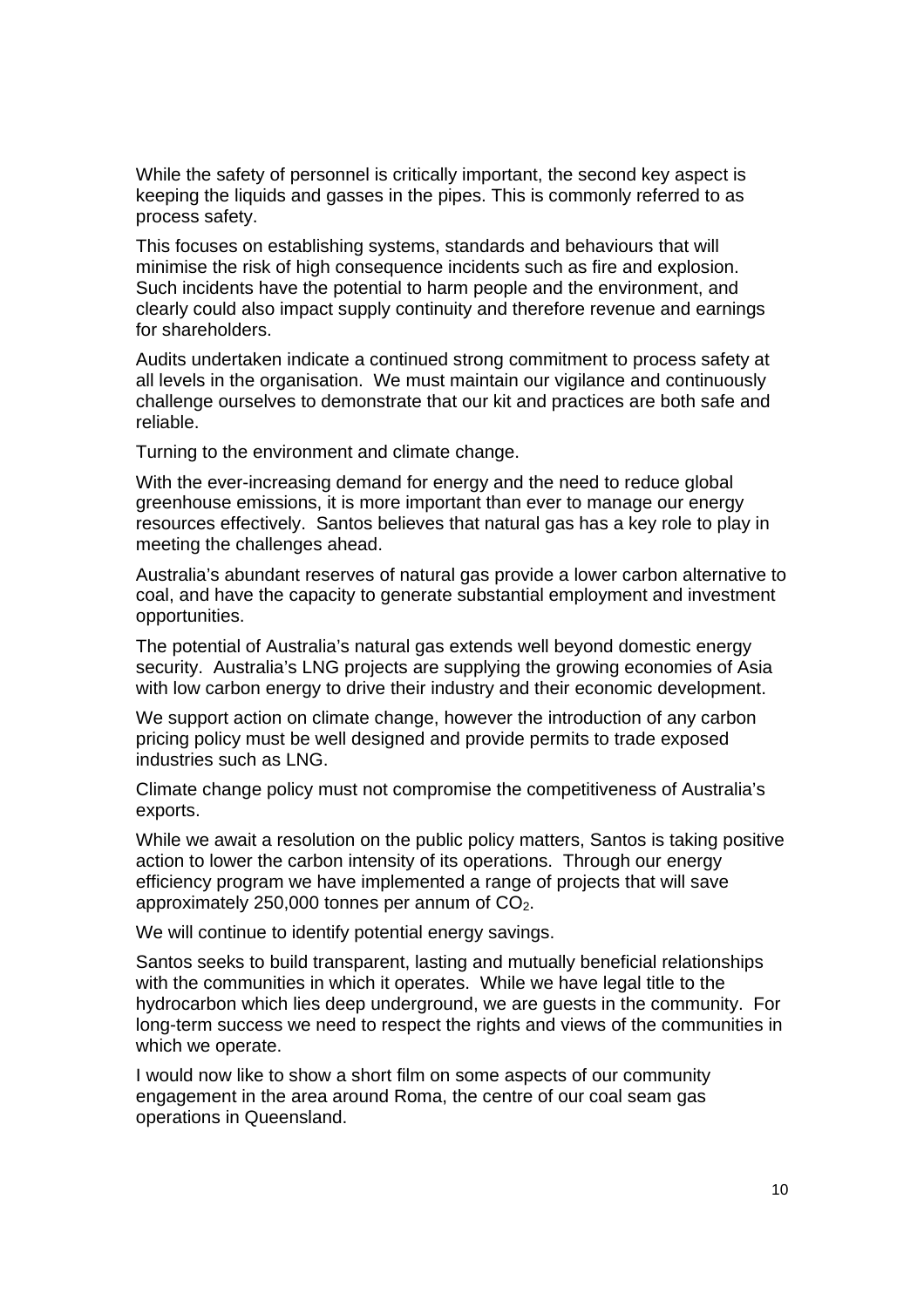*The film titled Community Benefits of CSG is available on the Company's website at http://www.santos.com/company-profile/videos-webcasts.aspx* 

Let me assure everyone in this room that I am firmly committed to, and passionate about, working in the community to make a difference.

We began coal seam gas exploration in Queensland 15 years ago. In New South Wales, we have exploration and operating interests in the Gunnedah Basin.

I am fully aware of the questions being asked by the communities in both states. Santos is working collaboratively with state and local governments, landowners and the broader community to explain what we are doing and to identify and address any issues of concern.

As the film highlighted, we hold regular consultation meetings to provide information about Santos' operations and to obtain feedback on our performance*.* 

There is one key issue which is raised with us in these meetings.

This is water management.

Santos has an innovative approach to coal seam gas water management. Our principle is that we find beneficial uses for water from our operations, and I will give you two fine examples: aquifer recharge and pasture irrigation.



At Roma, Santos has taken the lead in an innovative study of the potential to inject treated coal seam gas water to replenish underground aquifer systems that have been depleted through long term use.

The project is being undertaken by Santos in cooperation with CSIRO, the Queensland Department of Environment and Resource Management and the Maranoa Regional Council. If the trial is successful, the project has the potential to provide a major boost to Roma's current underground water supply.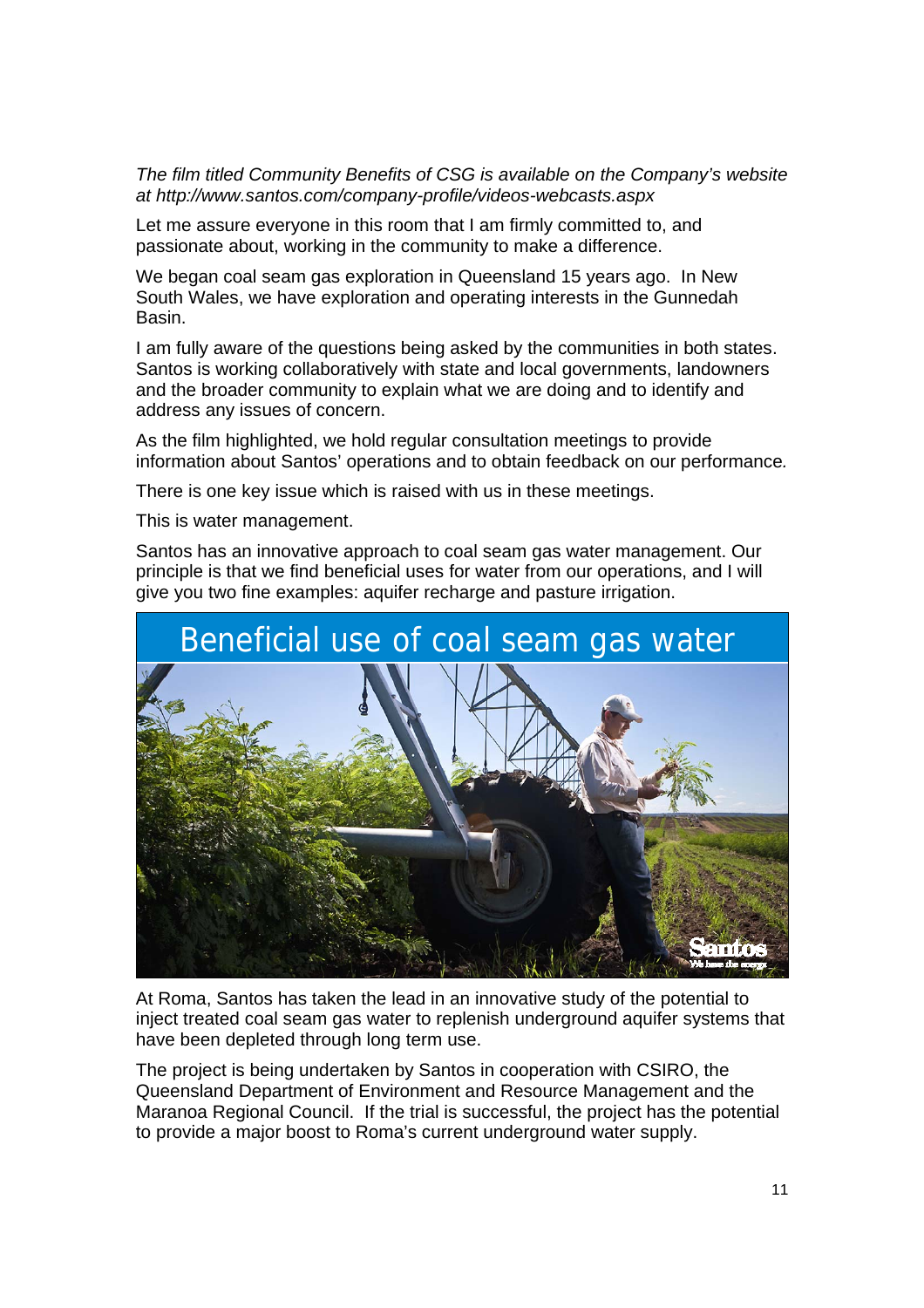At our Fairview and Springwater stations in Queensland, Santos has established a large-scale irrigation project. We have planted over one million trees which are irrigated by coal seam gas water.

In addition, 230 hectares of forage crops have been planted. In early 2010, the first 500 local cattle were released into the plantation and have since been grazing on rotation. These cattle are doing very well and the project is proving that our CSG operations can provide highly productive, supplementary support for local cattle producers.



Our community investment philosophy is to support organisations, initiatives and events that have real and meaningful impacts in the communities in which we operate.

Santos proudly supports organisations and events that contribute to education, environment, arts and culture, health and indigenous communities. In 2010, Santos contributed over 10 million dollars to over 200 events and organisations.

I am proud to lead a company which seeks to make a difference to the communities in which we operate.

Let me now turn to our business performance.

2010 more than anything was about delivery on our objectives in the base business. We did this despite enormous challenges thrown at us by flooding in Central Australia.

It was also about delivering the last piece of the jigsaw that enabled our final investment decision on the \$16 billion GLNG project.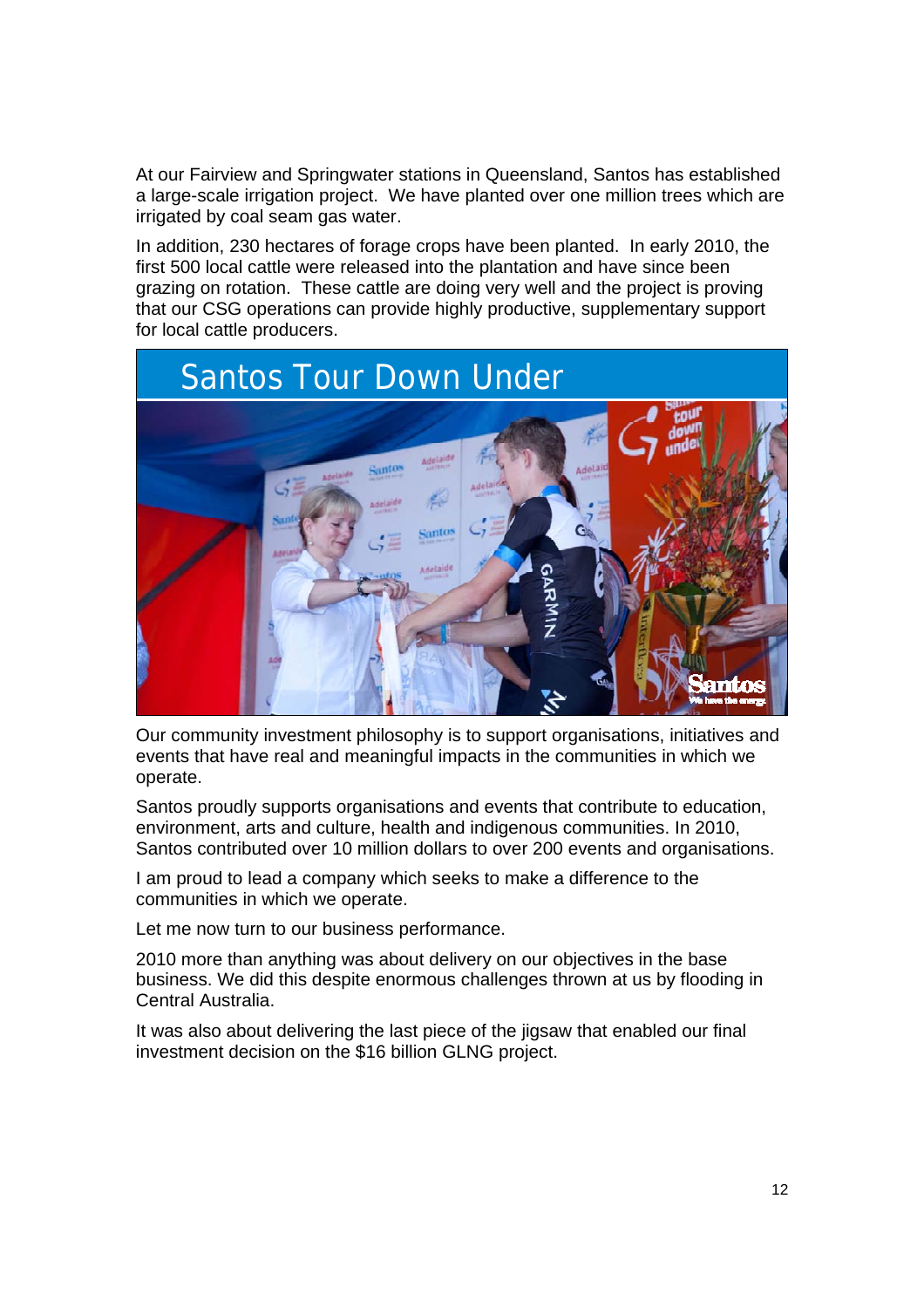

In the Cooper Basin, wet weather continues to impact operations today. I want to echo Peter's acknowledgement of the tremendous commitment by our employees and contractors to mitigate the impact of adverse weather which has hit our areas of operation.

In the short term, 2011 production is expected to be in the range of 47 to 50 million barrels of oil equivalent. This is four per cent below our original forecast for the year, due to the adverse effects of weather in central and Western Australia.

Delivery on the growth projects in our base business is, on a whole, pleasing. Four projects - Reindeer, Chim Sao, Spar and Wortel – are on schedule to commence production this year. These projects will drive production growth from 2012.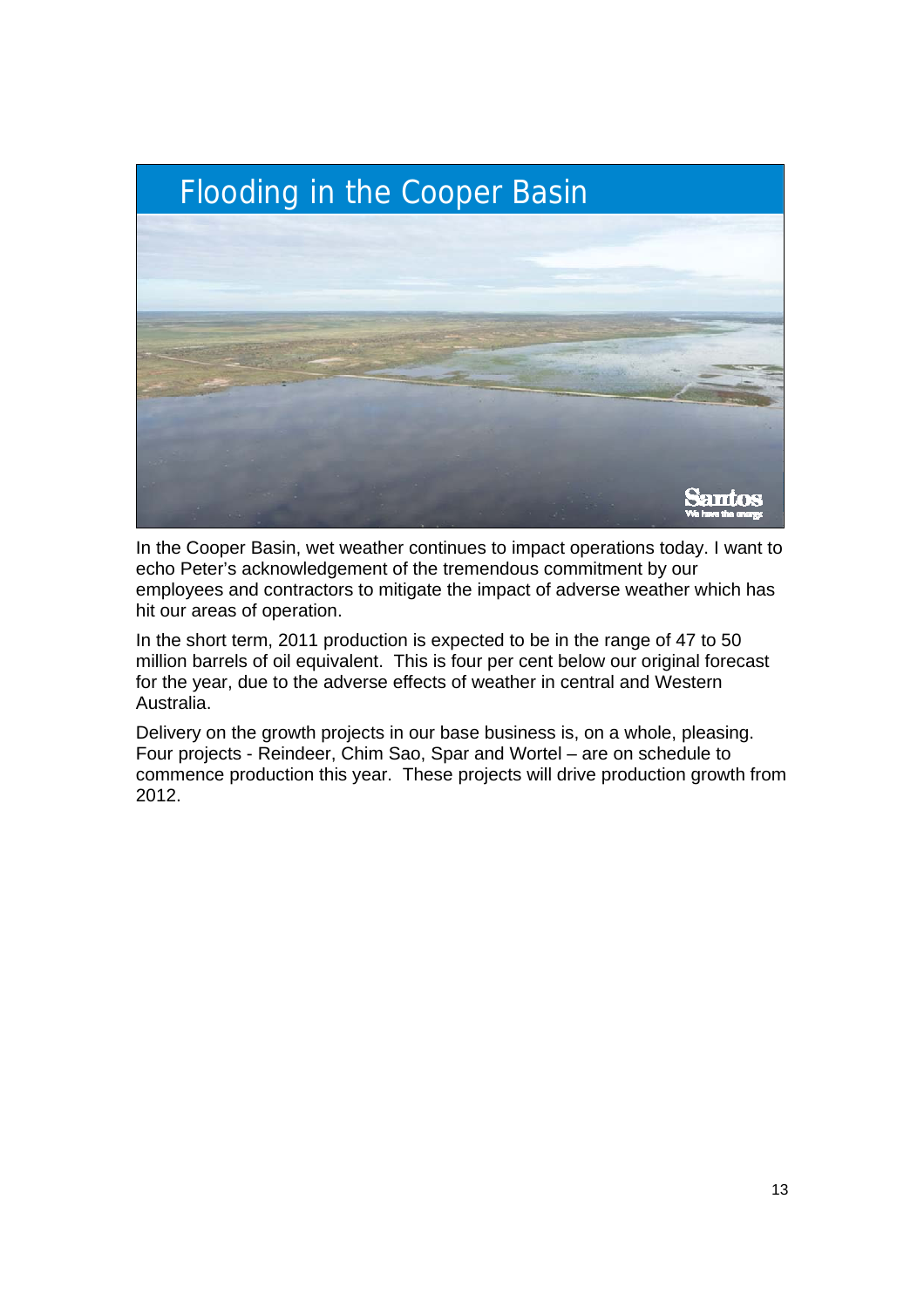

In Western Australia, we are developing a new domestic gas hub with the Reindeer project. This project will give Santos shareholders additional exposure to growth in the Western Australian resources sector.

Reindeer is on schedule. The photo on the left shows the Reindeer offshore platform. The photo on the right shows construction progress at the onshore gas processing plant, located at Devil Creek, south-west of Dampier.



Our second domestic gas project in WA, Spar, is proceeding following an excellent result from the Spar-2 appraisal well drilled last year. The picture on the left shows the drilling rig testing the well.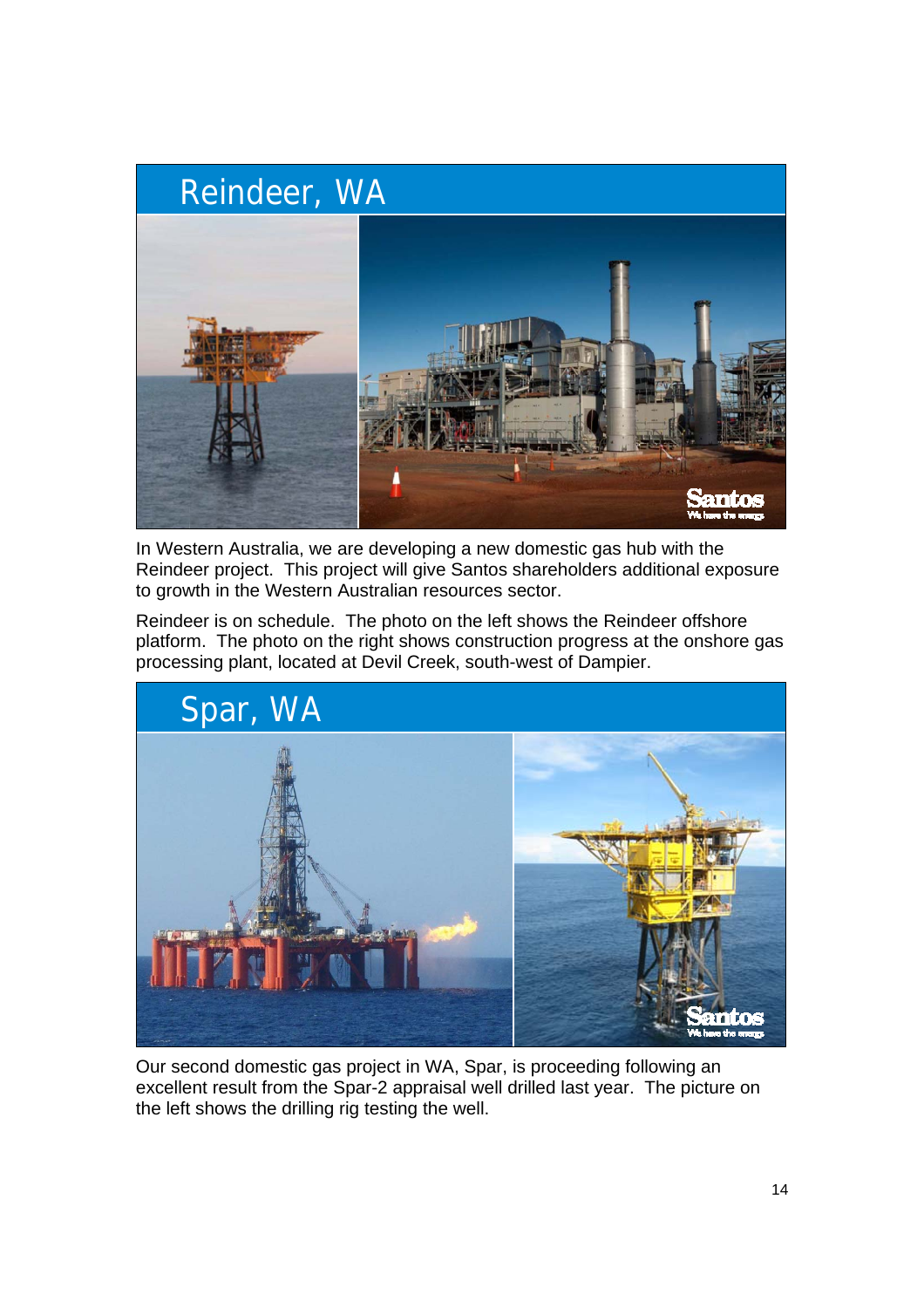The Spar wells will be controlled from the existing John Brookes platform. The picture on the right shows the platform following the successful installation of the new Spar control module.

We are on schedule for first production by the middle of this year. A second well should follow in early 2013.

In April, we announced a significant gas discovery offshore Western Australia with the Zola exploration well. Zola is located south-west of Spar and intersected over one hundred metres of net pay in high quality reservoir.



In Vietnam, our Chim Sao oil project is also on schedule.

The offshore platform is installed, and infield flowlines and export pipeline are complete. The drilling and completions program is also progressing to schedule.

The picture shows the Chim Sao floating production, storage and offloading vessel under construction in Singapore. The vessel will soon move to the field. First oil is due in the second half of this year.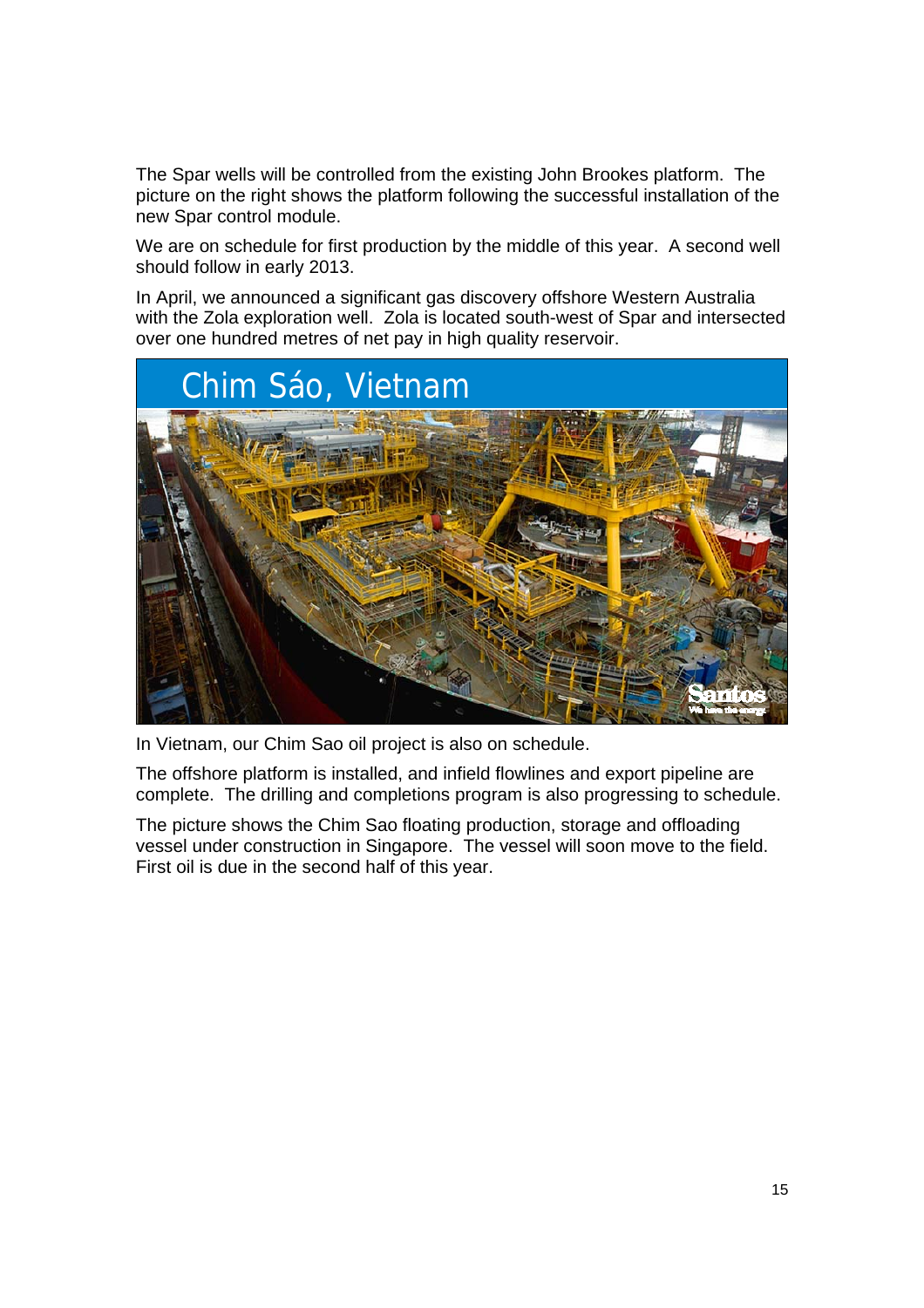

In November last year, we sanctioned Wortel, our third operated asset in Indonesia.

Wortel is a tie-back to the existing Santos-operated Oyong asset and will increase the combined gross gas production from the two fields to 90 terajoules per day.



Turning to LNG growth, we delivered the final investment decision on the twotrain GLNG project in January this year. This followed the signing of a binding off-take agreement with KOGAS, who also joined the project as a fully integrated partner.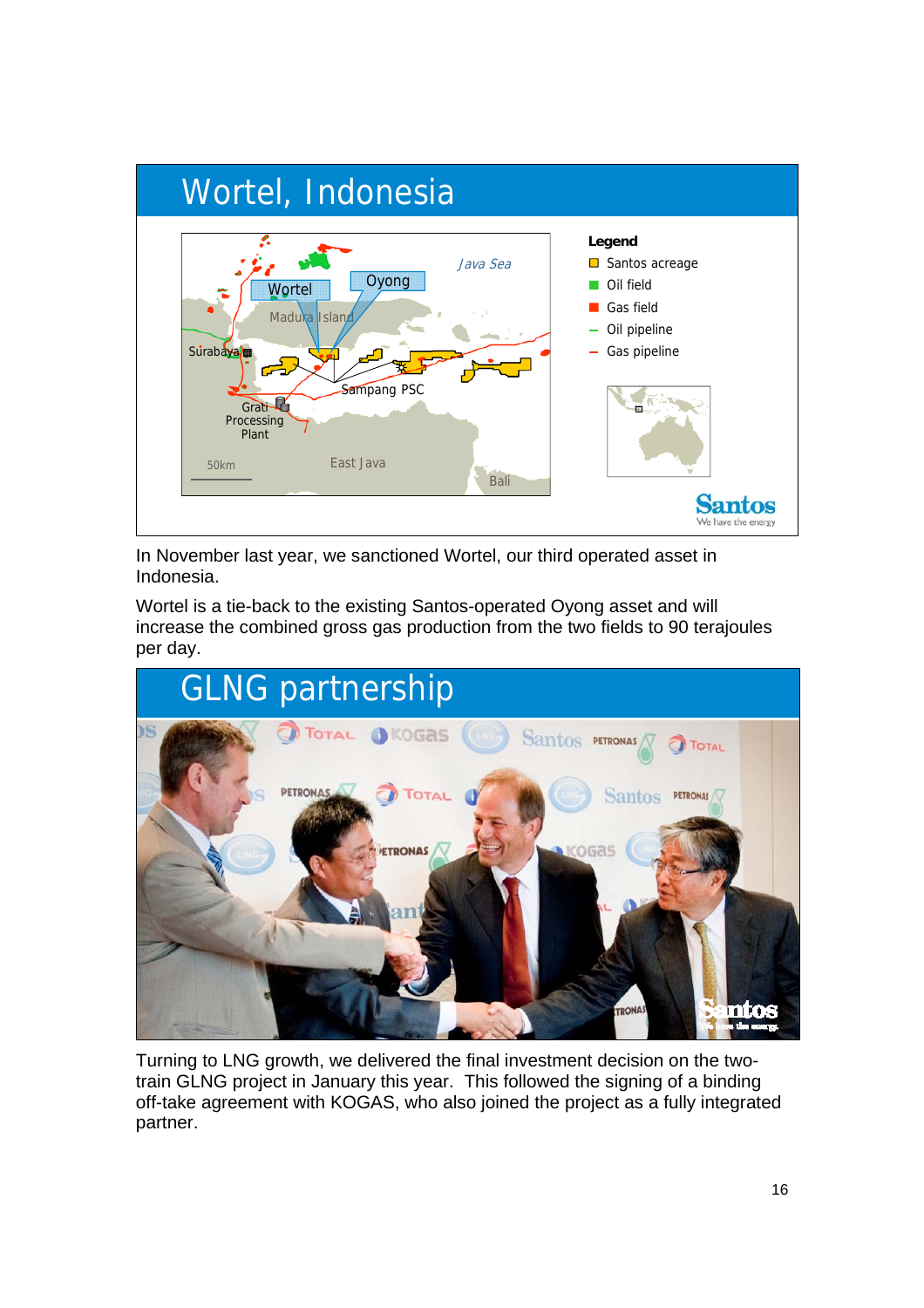GLNG delivers on the strategic vision to transform Santos into a significant exporter of LNG.



It really is a game-changer for Santos. Not only will it provide production and cash for decades to come, it also exposes our eastern Australian gas resources to Asian LNG prices.

Our confidence in delivering GLNG on-time and on-budget is reinforced by the strength of our partners, our world-class contractors and our dedicated project team.

The project is off to a good start. Orders have already been placed for long-lead items totaling more than half a billion dollars. We have access to the Curtis Island site at Gladstone on schedule and our contractors are preparing to commence work on the site.

We are targeting first LNG in 2015.

I would like to acknowledge the strong commitment of our partners PETRONAS, Total and Kogas, and the Queensland and Federal governments to making the GLNG project a reality.